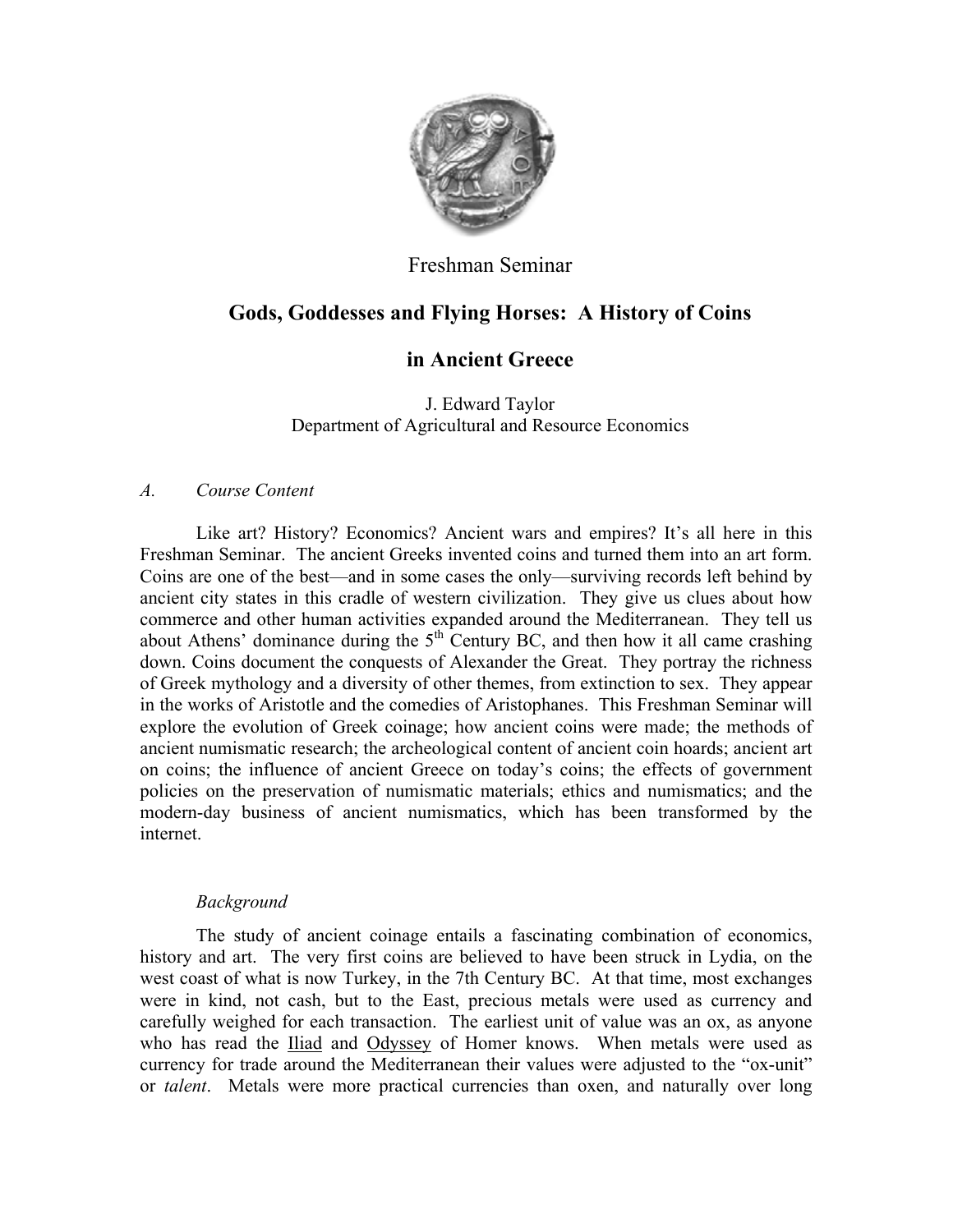distances precious metals were more practical than bronze or iron. However, they had to be weighed and re-weighed for every transaction.

Aristotle described how a recognized authority, by striking ingots of gold, silver or electrum (an alloy of the two) with a mark certifying the quality and weight of the metal, could vastly simplify transactions. Early coins were valued only for the bouillon they contained, but the type or image struck upon them by a governing authority certified the weight and quality of this bouillon.

From Lydia, the idea of coinage spread both eastward and westward, but the Greeks turned it into an art form. Master engravers in hundreds of city-states transmitted the enormous artistic advances of classical Greece onto this new medium of gold, silver and bronze. Up to the conquests of Alexander the Great in 335-323 BC, local coinages flourished in Greek city-states and colonies around the Mediterranean. Each city state had its own design, or *tipos*. For example, Athens had Athena and her owl (also portrayed on the reverse of present-day Euros minted in Greece). There is the Pegasos in Corinth; the wheat ear in Metapontum; the boy riding a dolphin in Taras; a rose in Rhodes; a nymph being carried off by a Satyr on the island of Thasos; the hare of Messana. In some cases they are like tiny canvasses that tell stories, like the sacrificial scenes on the coins of Selinus and Himera in what is now Sicily, or the rodeos portrayed on coins of Larissa. These images conveyed the authority of the local state, but they also reflected identities and economic mainstays of Greek city-states and their people. The subjects portrayed on coins and the artistic development of coinage evolved through the complex human interactions that accompanied commerce, migrations, and conquest.

### *B. The seminar's goals for student learning, noting intended changes in knowledge, attitudes, awareness, skills, etc.*

Few people have any knowledge of the origins of coinage, ancient economies, or the relationship between the two. The goal of this seminar will be to learn about ancient coins, but also to use them as a window into understanding the ancient world. One thing that makes ancient numismatics unique is the way in which it integrates art, economics, politics, and culture. Ancient die makers included some of the finest artists of the time, to such an extent that in some cases (particularly in the Greek city states of present-day Sicily), some artists signed their dies. This is not an art class; however, the development of art on coins through the Archaic, Classical and Hellenistic periods will be an important part of the curriculum.

#### *C. Weekly schedule and field trips*

One hour of class meeting and discussion per week will include slide shows, examination of ancient numismatic references (many now rare) published by the British Museum and major university presses (Oxford, Cambridge), ancient coin auction materials and websites, research and discussion. I expect that we will have the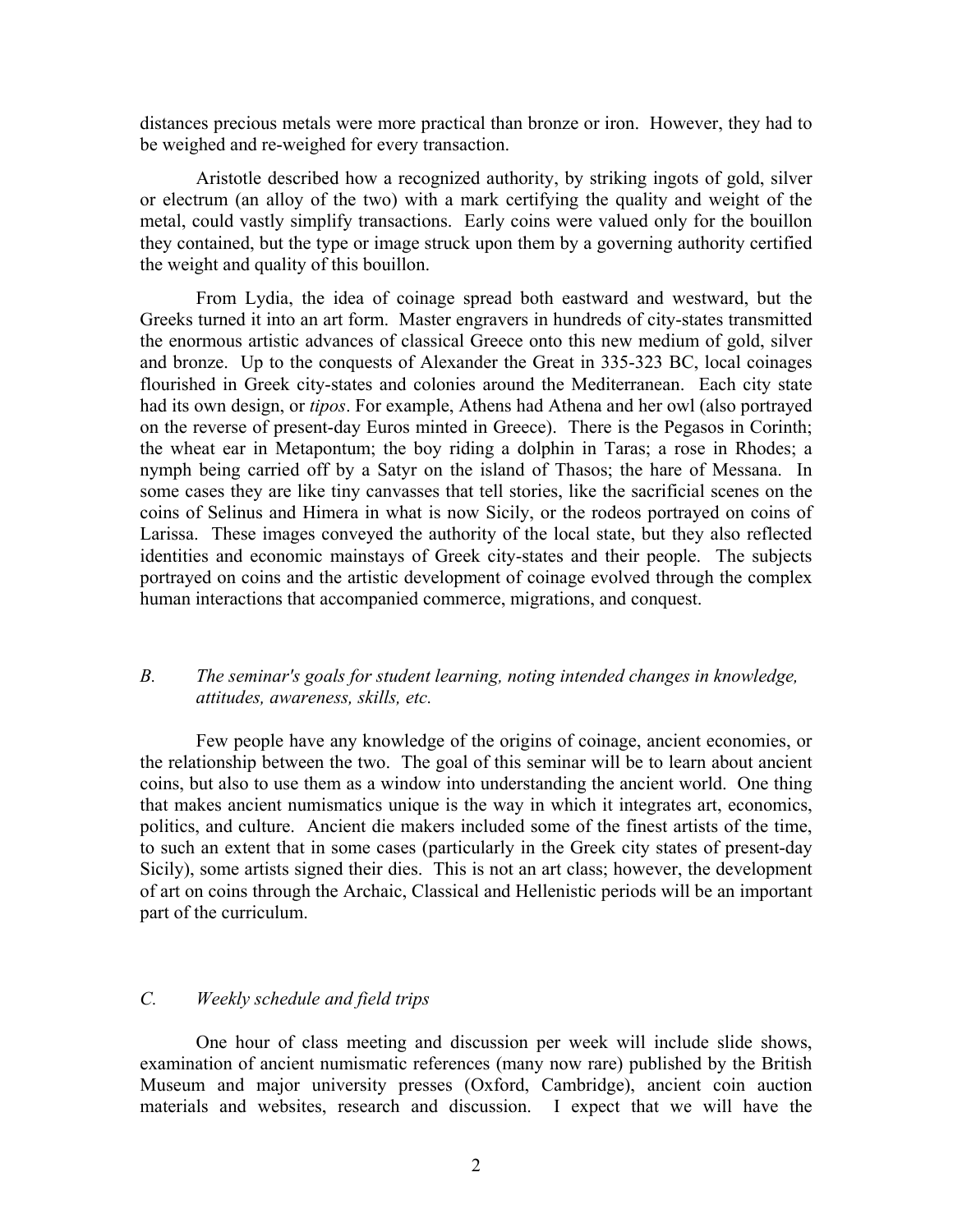opportunity to handle a few actual specimens of ancient Greek coins from Northern California collections.

## *D. Required activities outside regularly scheduled contact hours including readings, group work and film viewing*

No required activities outside of regularly scheduled classes. There will be some outside readings, a mock internet auction, and in-class activities organized around student projects (see E, below), for which students may wish to meet outside of class.

## *E. Requirements and grading criteria*

Grading will be based on an individual project and classroom participation.

Project: Each student will select an ancient Greek city-state that interests them (e.g., Corinth, Syracuse, Cyrene, Athens, or any one of about 1,000 others!), become the "class expert" on it, and write a short (1,500 word) essay about it. Everyone will be asked to informally share their discoveries with the class over the course of the quarter.

We will also try to decipher a few "digital coin hoards" and participate in a mock on-line ancient coin auction, choosing a coin and exploring how its characteristics are likely to affect its realized price. (This will be contingent upon there being a sufficiently important auction, preferably in the second half of the quarter when more students will have the information to make informed judgments.)

### *F. Recommended Books:*

There are no required texts for this Seminar other than the reader that will be distributed and occasional articles on the topics we are covering, but I highly recommend that you pick up a few. This would be my priority list (you should be able to track all of them down on Amazon.com, Abebooks, or others):

1. Martin, Thomas R. 1996. Ancient Greece from Prehistoric to Hellenistic Times. New Haven: Yale University Press. This is a very handy and accessible reference that can help you place coins in the context of what was happening at the time politically, economically, and culturally.

2. Jenkins, G.K. 1990. Ancient Greek Coins. London: Spink and Son, Ltd. This is a beautifully produced introduction to ancient Greek coins, written by one of the greats. Nicest pictures of any book I have seen on ancient coins.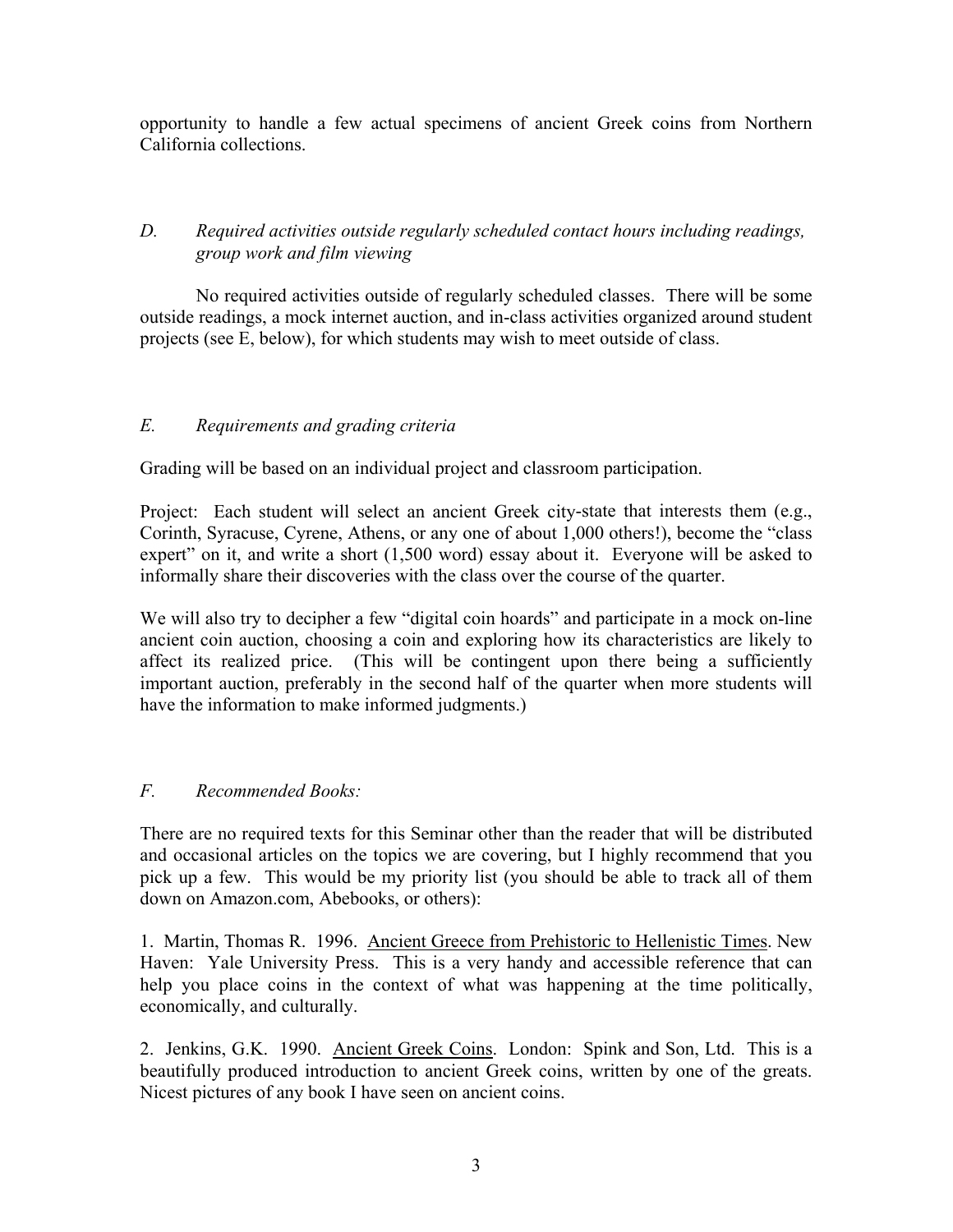3. Rynearson, Paul. 2008. Collecting Ancient Greek Coins. Atlanta: Whitman Press. A great beginner's guide to the subject by a noted numismatist and classical scholar.

4. Kraay, Colin M. 1976. Archaic and Classical Greek Coins. New York: Stanford J. Durst. This book is the next step, after Jenkins, if you want to learn more and have a basic reference on archaic and classical Greek coins. It is more or less chronological, setting coins in their historical contexts and providing quite a bit more information and coverage than Jenkins. However, unlike Jenkins, it stops at Alexander the Great (335 BC), when the Hellenistic period begins. Kraay is one of the foremost world experts on ancient numismatics.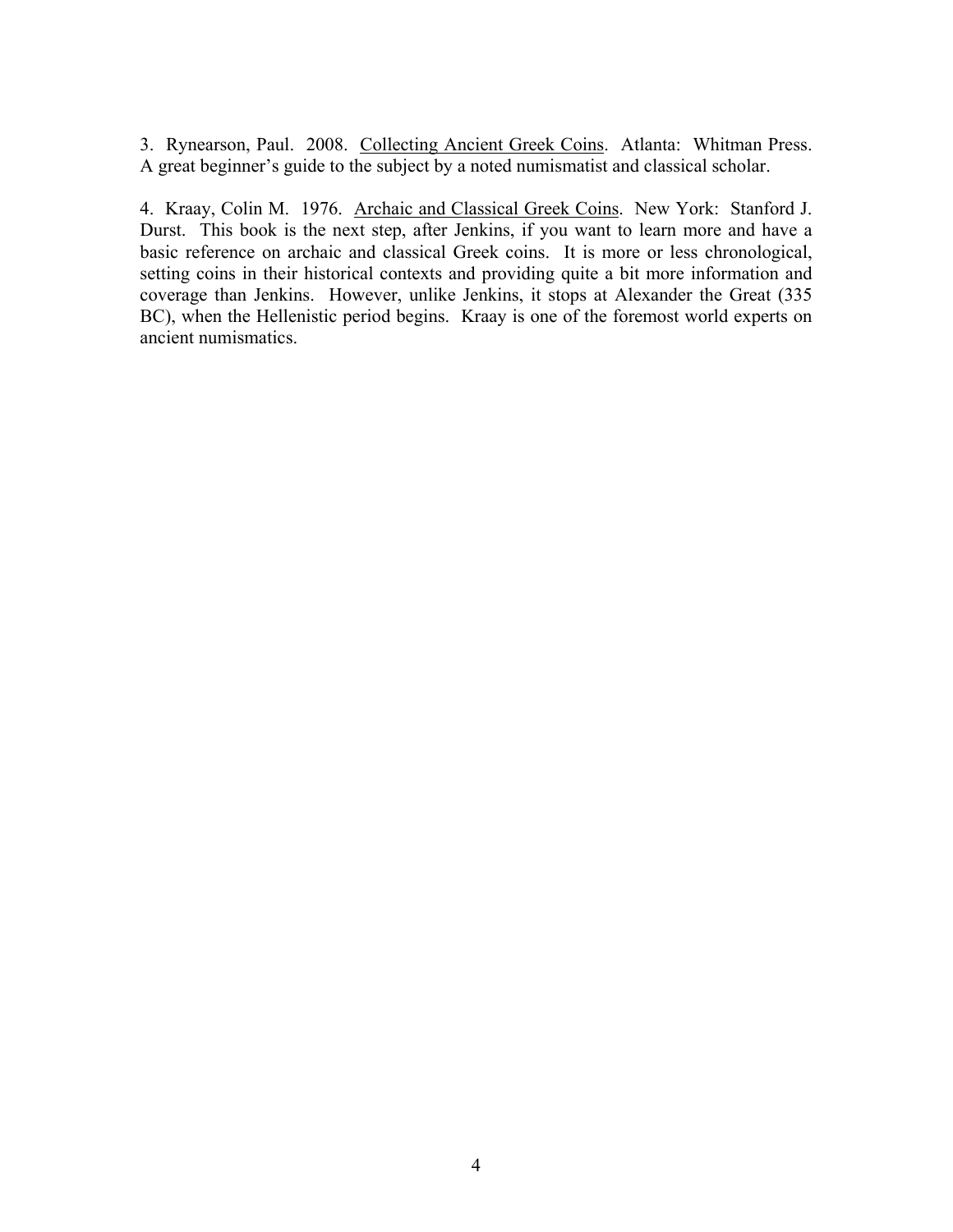### **Tentative Syllabus**

- 1. Introduction: Coins and Art in Ancient Greece
	- a. The Beginnings of Coinage
	- b. Why coins? Aristotle explains it
	- c. How coins were made, and by whom
	- d. Coin descriptions, grades and hoards
	- e. Ancient Coins Today: Places, Sources, Markets
	- f. Die Sequencing
	- g. Weight Standards
- 2. A famous find from Egypt and Europe's First Mint
- 3. Like taking owls to Athens: Europe's First Euro
- 4. From Archaic to Classical: Using art to Study Ancient Coins.
- 5. Pythagoras and the Coinage of Opposites
- 6. A Thousand Mints Bloom
	- a. Larissa Horses, Olynthos Kithara, Thebes and the Federation Shield, Neapolis Gorgon (Why you should always carry a mirror)
	- b. Love and Extinction in Kyrene
	- c. What Do You Do with an Illegitimate Spartan?
	- d. Sex on a Coin? The Satyr and the Unwilling Nymph (or is she?)
- 7. Sicily: The Apex of Coinage
	- a. Hares, Nymphs, and Lions
	- b. How the Gods Fought Mosquitoes
	- b. The Artists Signed their Dies
	- b. Carthage: Minting Coins from Conquest
- 8. The Macedonian Kingdom and the End of the Classical Era
	- a. The Transitional Coinage of Philip II (359-336 BC)
	- b. The Numismatic Conquest of Alexander the Great (335-323 BC)